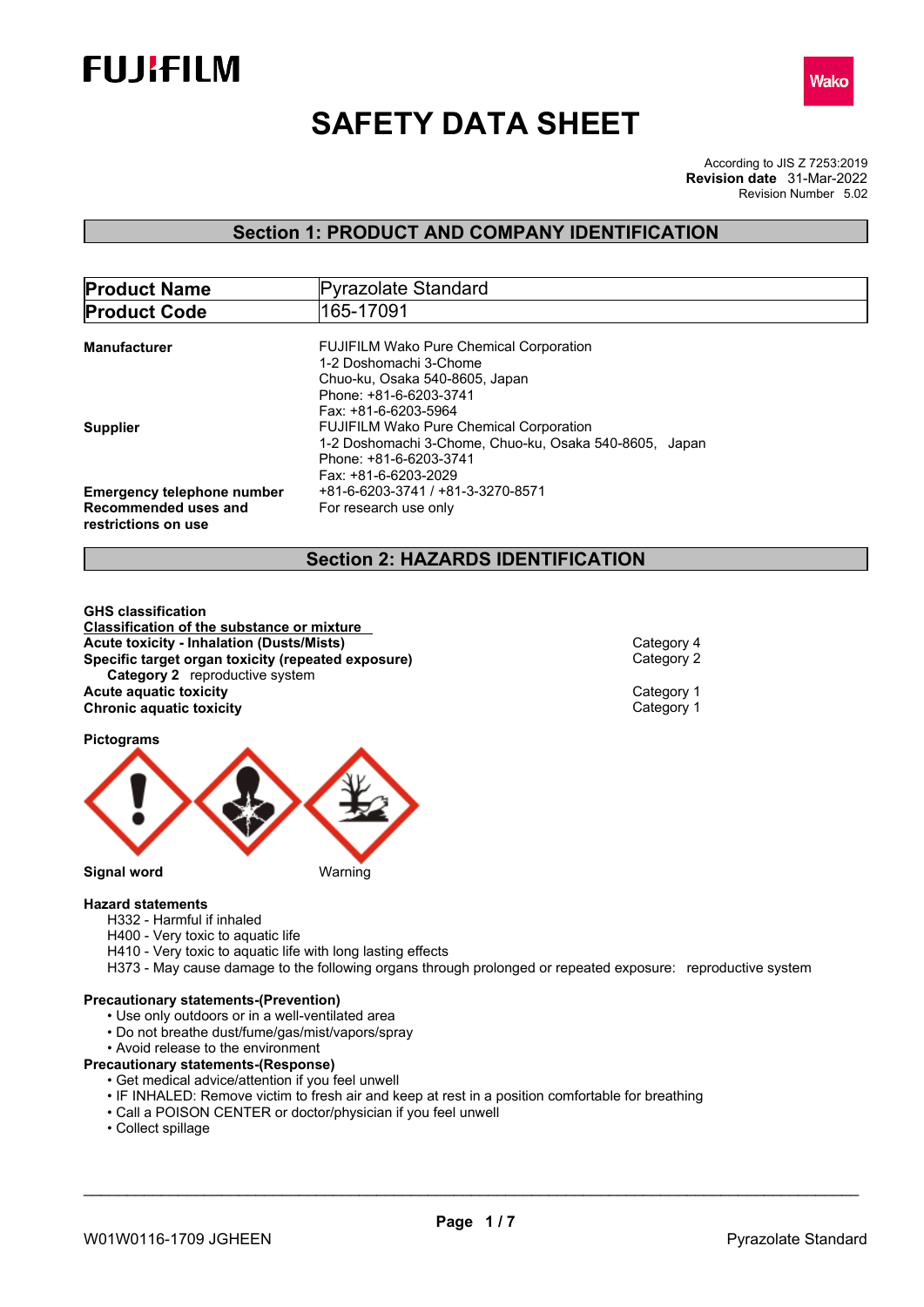#### **Precautionary statements-(Storage)**

• Not applicable

**Precautionary statements-(Disposal)**

• Dispose of contents/container to an approved waste disposal plant

#### **Others**

**Other hazards** Not available

## **Section 3: COMPOSITION/INFORMATION ON INGREDIENTS**

**Single Substance or Mixture** Substance

#### **Formula** C19H16Cl2N2O4S

| <b>Chemical Name</b>                | Weight-%                                                                   | <b>Molecular weight</b> | <b>ENCS</b> | <b>ISHL No.</b>    | <b>CAS RN</b>  |
|-------------------------------------|----------------------------------------------------------------------------|-------------------------|-------------|--------------------|----------------|
| Pyrazolate                          | 98.0                                                                       | 439.31                  | N/A         | 170<br>(2)<br>$-4$ | 1-68-0<br>5801 |
| Note on<br><b>ISHL</b><br><b>No</b> | n the<br>$\overline{1}$<br>neans announced chemical substances. •<br>table |                         |             |                    |                |

#### **Impurities and/or Additives:** Not applicable

## **Section 4: FIRST AID MEASURES**

#### **Inhalation**

Remove to fresh air. If symptoms persist, call a physician.

### **Skin contact**

Wash off immediately with soap and plenty of water. If symptoms persist, call a physician.

#### **Eye contact**

IF IN EYES: Rinse cautiously with water for several minutes. Remove contact lenses, if present and easy to do. Continue rinsing. Immediate medical attention is required.

#### **Ingestion**

Rinse mouth. Never give anything by mouth to an unconscious person. Call a physician or poison control center immediately. Do not induce vomiting without medical advice.

#### **Protection of first-aiders**

Use personal protective equipment as required.

## **Section 5: FIRE FIGHTING MEASURES**

#### **Suitable extinguishing media**

Water spray (fog), Carbon dioxide (CO2), Foam, Extinguishing powder, Sand

**Unsuitable extinguishing media**

No information available

#### **Specific hazards arising from the chemical product**

Thermal decomposition can lead to release of irritating and toxic gases and vapors.

#### **Special extinguishing method**

No information available

#### **Special protective actions for**

**fire-fighters**

Use personal protective equipment as required.Firefighters should wear self-contained breathing apparatus and full firefighting turnout gear.

## **Section 6: ACCIDENTAL RELEASE MEASURES**

#### **Personal precautions, protective equipment and emergency procedures**

For indoor, provide adequate ventilation process until the end of working. Deny unnecessary entry other than the people involved by, for example, using a rope. While working, wear appropriate protective equipments to avoid adhering it on skin, or inhaling the gas. Work from windward, and retract the people downwind.

#### **Environmental precautions**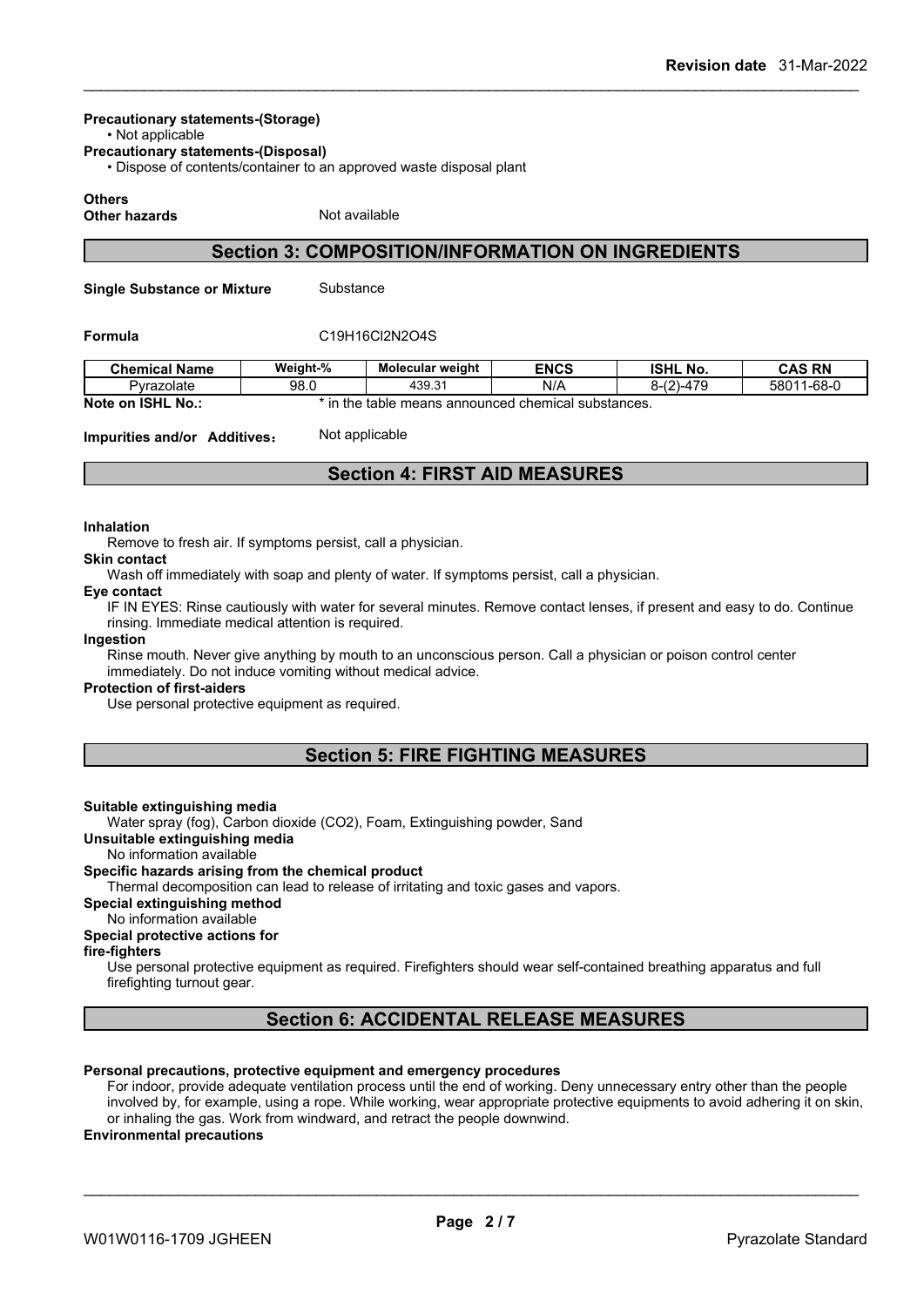To be careful not discharged to the environment without being properly handled waste water contaminated. **Methods and materials for contaminent and methods and materials for cleaning up**

Sweep up and gather scattered particles, and collect it in an empty airtight container.

#### **Recoverly, neutralization**

#### No information available

#### **Secondary disaster prevention measures**

Clean contaminated objects and areas thoroughly observing environmental regulations.

## **Section 7: HANDLING AND STORAGE**

#### **Handling**

#### **Technical measures**

Avoid contact with strong oxidizing agents. Use with local exhaust ventilation.

#### **Precautions**

Do not rough handling containers, such as upsetting, falling, giving a shock, and dragging Prevent leakage, overflow, and scattering. Not to generate steam and dust in vain. Seal the container after use. After handling, wash hands and face, and then gargle In places other than those specified, should not be smoking or eating and drinking Should not be brought contaminated protective equipment and gloves to rest stops Deny unnecessary entry of non-emergency personnel to the handling area

#### **Safety handling precautions**

Avoid contact with skin, eyes or clothing. Use personal protective equipment as required.

#### **Storage**

| Safe storage conditions   |                                                                                             |
|---------------------------|---------------------------------------------------------------------------------------------|
| <b>Storage conditions</b> | Container protected from light, and store tightly closed in freezer (-20°C). Packed with an |
|                           | inert gas.                                                                                  |
| Safe packaging material   | Glass                                                                                       |
| Incompatible substances   | Strong oxidizing agents                                                                     |
|                           |                                                                                             |

## **Section 8: EXPOSURE CONTROLS/PERSONAL PROTECTION**

#### **Engineering controls**

In case of indoor workplace, seal the source or use a local exhaust system. Provide the safety shower facility, and handand eye-wash facility. And display their position clearly.

**Exposure limits** This product, as supplied, does not contain any hazardous materials with occupational exposure limits established by the region specific regulatory bodies.

#### **Personal protective equipment**

**Respiratory protection** Dust mask **Hand protection** Protection gloves **Eye protection** protective eyeglasses or chemical safety goggles **Skin and body protection** Long-sleeved work clothes

#### **General hygiene considerations**

Handle in accordance with good industrial hygiene and safety practice.

## **Section 9: PHYSICAL AND CHEMICAL PROPERTIES**

#### **Form**

**Color** white the color of the color white the color of the color of the color of the color of the color of the color **Appearance Contract Contract Contract Contract Contract Contract Contract Contract Contract Contract Contract Contract Contract Contract Contract Contract Contract Contract Contract Contract Contract Contract Contract C Odor Odor** no data available **no data available no data available no data available no data available no data available no data available no data available no data available no data available no data a Melting point/freezing point heating heating 118 - 122** °C<br>**Boiling point, initial boiling point and boiling range and point and boiling and the sense of the Boiling Boiling** point, initial boiling point and boiling range **Flammability** no data available **Evaporation rate:** no data available **Flammability** (solid, gas): **Upper/lower flammability or explosive limits Upper:** no data available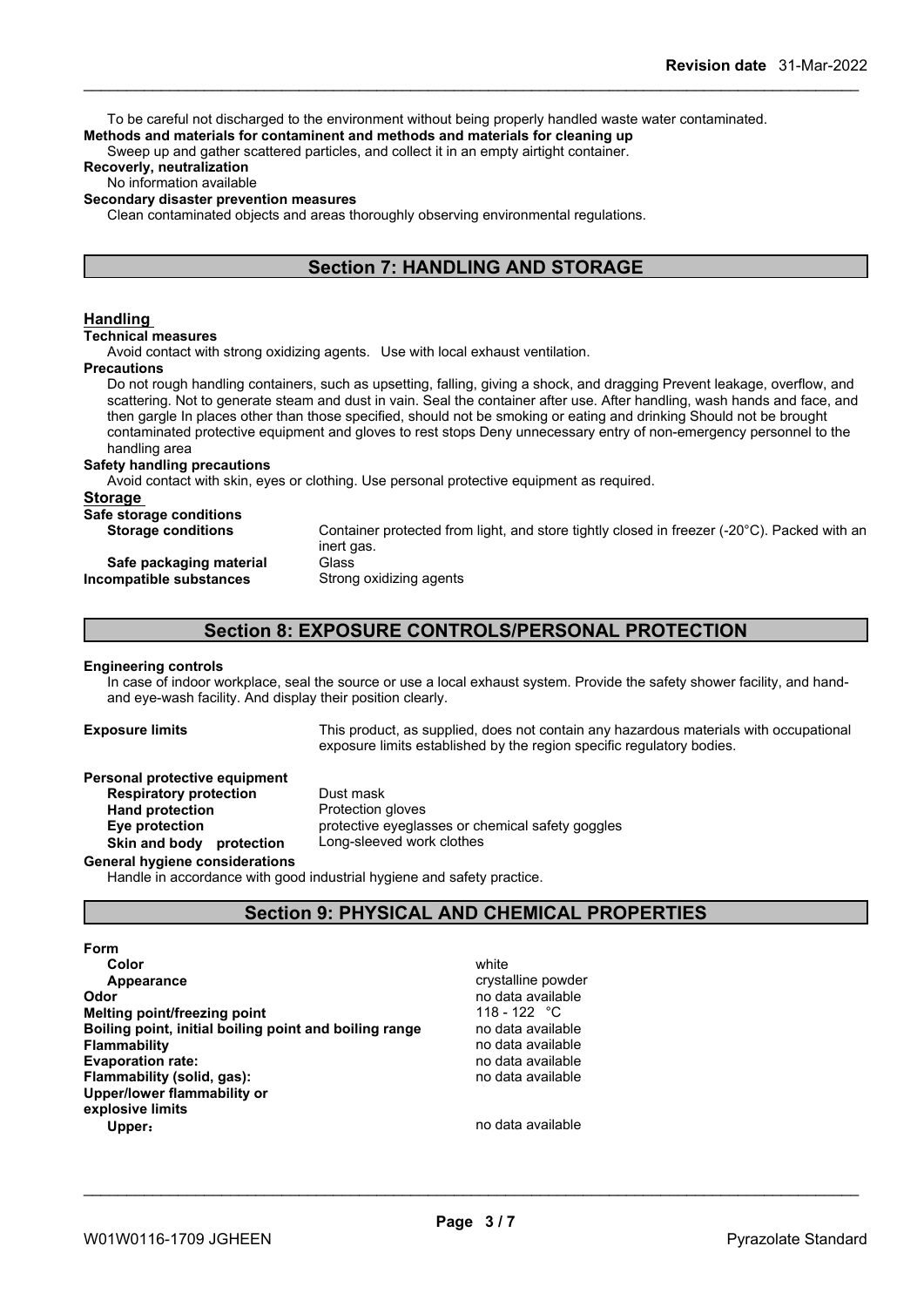**Lower: Contract available** to the contract of the contract of the contract of the contract of the contract of the contract of the contract of the contract of the contract of the contract of the contract of the contract **Flash point** no data available **Auto-ignition temperature:**<br> **Decomposition temperature:** National Composition of the product and available no data available **Decomposition temperature: pH** no data available<br>Viscosity (coefficient of viscosity) **physics** and a available **Viscosity (coefficient of viscosity)** no data available<br> **Dynamic viscosity no data available Dynamic viscosity**<br>Solubilities

**n-Octanol/water partition coefficient:(log Pow) Vapour pressure**<br> **Specific Gravity / Relative density**<br> **Specific Gravity / Relative density**<br> **Property** and a vailable **Specific Gravity / Relative density and the control of the Vapour density Vapour density v Vapour density Vapour density**<br> **Particle characteristics**<br> **Particle characteristics**<br> **Particle characteristics Particle characteristics** 

Ethanol, acetone : soluble . water : practically insoluble, or insoluble .<br>no data available

## **Section 10: STABILITY AND REACTIVITY**

#### **Stability**

**Reactivity** no data available<br> **Chemical stability** May be altered by May be altered by light. **Hazardous reactions** None under normal processing **Conditions to avoid** Extremes of temperature and direct sunlight **Incompatible materials** Strong oxidizing agents **Hazardous decomposition products** Carbon dioxide (CO2), Carbon monooxide (CO), Nitrogen oxides (NOx), Sulfur oxides (SOx), Halides

## **Section 11: TOXICOLOGICAL INFORMATION**

#### **Acute toxicity**

| <b>Chemical Name</b> | Oral LD50                                   | <b>Dermal LD50</b>       | <b>Inhalation LC50</b>                                                                |
|----------------------|---------------------------------------------|--------------------------|---------------------------------------------------------------------------------------|
| Pyrazolate           | 9550 mg/kg(Rat)                             | >5 g/kg(Rat)             | N/A                                                                                   |
|                      |                                             |                          |                                                                                       |
| <b>Chemical Name</b> | Acute toxicity -oral- source<br>information | information              | Acute toxicity -dermal-source   Acute toxicity -inhalation gas-<br>source information |
| Pyrazolate           | Based on the NITE GHS                       | Based on the NITE GHS    | Based on the NITE GHS                                                                 |
|                      | classification results.                     | classification results.  | classification results.                                                               |
|                      |                                             |                          |                                                                                       |
| <b>Chemical Name</b> | <b>Acute toxicity -inhalation</b>           |                          | Acute toxicity -inhalation dust-Acute toxicity -inhalation mist-                      |
|                      | vapor-source information                    | source information       | source information                                                                    |
| Pyrazolate           | Based on the NITE GHS                       | Based on the NITE GHS    | Based on the NITE GHS                                                                 |
|                      | Iclassification results.                    | Iclassification results. | classification results.                                                               |

#### **Skin irritation/corrosion**

| Skin corrosion/irritation source information<br><b>Chemical Name</b> |                                                      |
|----------------------------------------------------------------------|------------------------------------------------------|
| Pyrazolate                                                           | Based on the NITE GHS classification results.        |
| Serious eye damage/ irritation                                       |                                                      |
| <b>Chemical Name</b>                                                 | Serious eye damage/irritation source information     |
| Pyrazolate                                                           | Based on the NITE GHS classification results.        |
| Respiratory or skin sensitization                                    |                                                      |
| <b>Chemical Name</b>                                                 | Respiratory or Skin sensitization source information |
| Pyrazolate                                                           | Based on the NITE GHS classification results.        |
| <b>Reproductive cell mutagenicity</b>                                |                                                      |
| <b>Chemical Name</b>                                                 | germ cell mutagencity source information             |
| Pyrazolate                                                           | Based on the NITE GHS classification results.        |
| Carcinogenicity                                                      |                                                      |
| <b>Chemical Name</b>                                                 | Carcinogenicity source information                   |

\_\_\_\_\_\_\_\_\_\_\_\_\_\_\_\_\_\_\_\_\_\_\_\_\_\_\_\_\_\_\_\_\_\_\_\_\_\_\_\_\_\_\_\_\_\_\_\_\_\_\_\_\_\_\_\_\_\_\_\_\_\_\_\_\_\_\_\_\_\_\_\_\_\_\_\_\_\_\_\_\_\_\_\_\_\_\_\_\_\_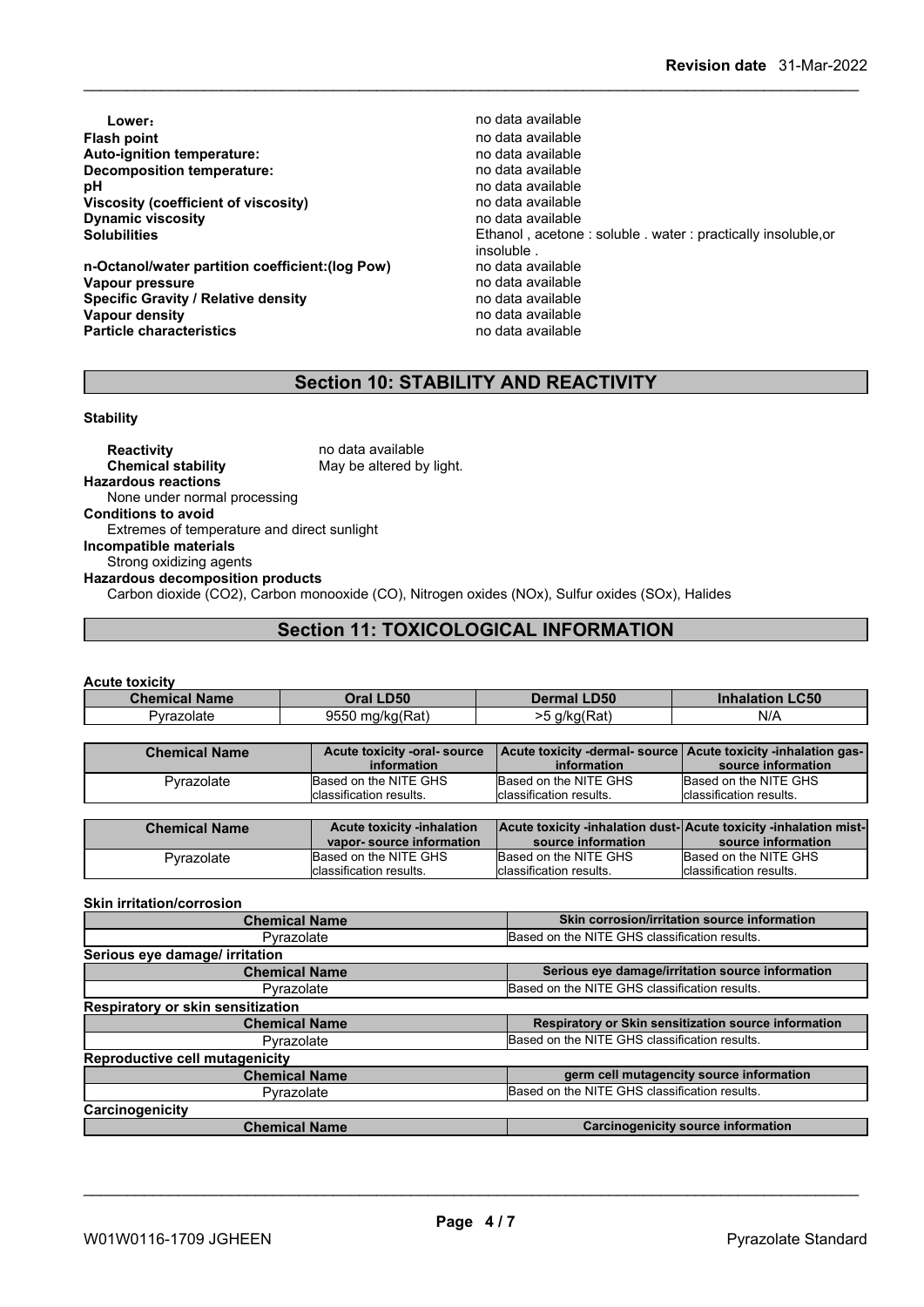|  | $\ddotsc$<br>210<br>NITI<br>the<br>results.<br>: classification.<br>$\sim$<br>.777<br>эn,<br>.<br>. |
|--|-----------------------------------------------------------------------------------------------------|

| <b>Reproductive toxicity</b>  |                                               |
|-------------------------------|-----------------------------------------------|
| <b>Chemical Name</b>          | Reproductive toxicity source information      |
| Pyrazolate                    | Based on the NITE GHS classification results. |
| <b>STOT-single exposure</b>   |                                               |
| <b>Chemical Name</b>          | STOT -single exposure- source information     |
| Pyrazolate                    | Based on the NITE GHS classification results. |
| <b>STOT-repeated exposure</b> |                                               |
| <b>Chemical Name</b>          | STOT -repeated exposure- source information   |
| Pyrazolate                    | Based on the NITE GHS classification results. |
| <b>Aspiration hazard</b>      |                                               |
| <b>Chemical Name</b>          | <b>Aspiration Hazard source information</b>   |
| Pyrazolate                    | Based on the NITE GHS classification results. |
|                               |                                               |

## **Section 12: ECOLOGICAL INFORMATION**

**Ecotoxicity** No information available

**Other data**

| <b>Chemical Name</b> | Short-term (acute) hazardous to the<br>aquatic environment source<br>information | Long-term (chronic) hazardous to the<br>aquatic environment source<br>information |
|----------------------|----------------------------------------------------------------------------------|-----------------------------------------------------------------------------------|
| Pyrazolate           | Based on the NITE GHS classification<br>lresults.                                | Based on the NITE GHS classification<br>results.                                  |

**Persistence and degradability** Not Readily Biodegradable<br> **Bioaccumulative potential** No information available **Bioaccumulative potential<br>Mobility in soil Hazard** to the ozone layer

No information available<br>No information available

## **Section 13: DISPOSAL CONSIDERATIONS**

#### **Waste from residues**

Disposal should be in accordance with applicable regional, national and local laws and regulations. **Contaminated container and contaminated packaging**

Disposal should be in accordance with applicable regional, national and local laws and regulations.

## **Section 14: TRANSPORT INFORMATION**

#### **ADR/RID**

| <b>UN number</b><br>Proper shipping name:<br>UN classfication<br>Subsidiary hazard class                | UN3077<br>Environmentally hazardous substance, solid, n.o.s. (Pyrazolate)<br>9 |
|---------------------------------------------------------------------------------------------------------|--------------------------------------------------------------------------------|
| Packing group                                                                                           | Ш                                                                              |
| <b>Marine pollutant</b>                                                                                 | Yes                                                                            |
| IMDG                                                                                                    |                                                                                |
| UN number                                                                                               | UN3077                                                                         |
| Proper shipping name:                                                                                   | Environmentally hazardous substance, solid, n.o.s. (Pyrazolate)                |
| UN classfication                                                                                        | 9                                                                              |
| Subsidiary hazard class                                                                                 |                                                                                |
| Packing group                                                                                           | Ш                                                                              |
| Marine pollutant (Sea)                                                                                  | Yes                                                                            |
| Transport in bulk according to No information available<br>Annex II of MARPOL 73/78 and<br>the IBC Code |                                                                                |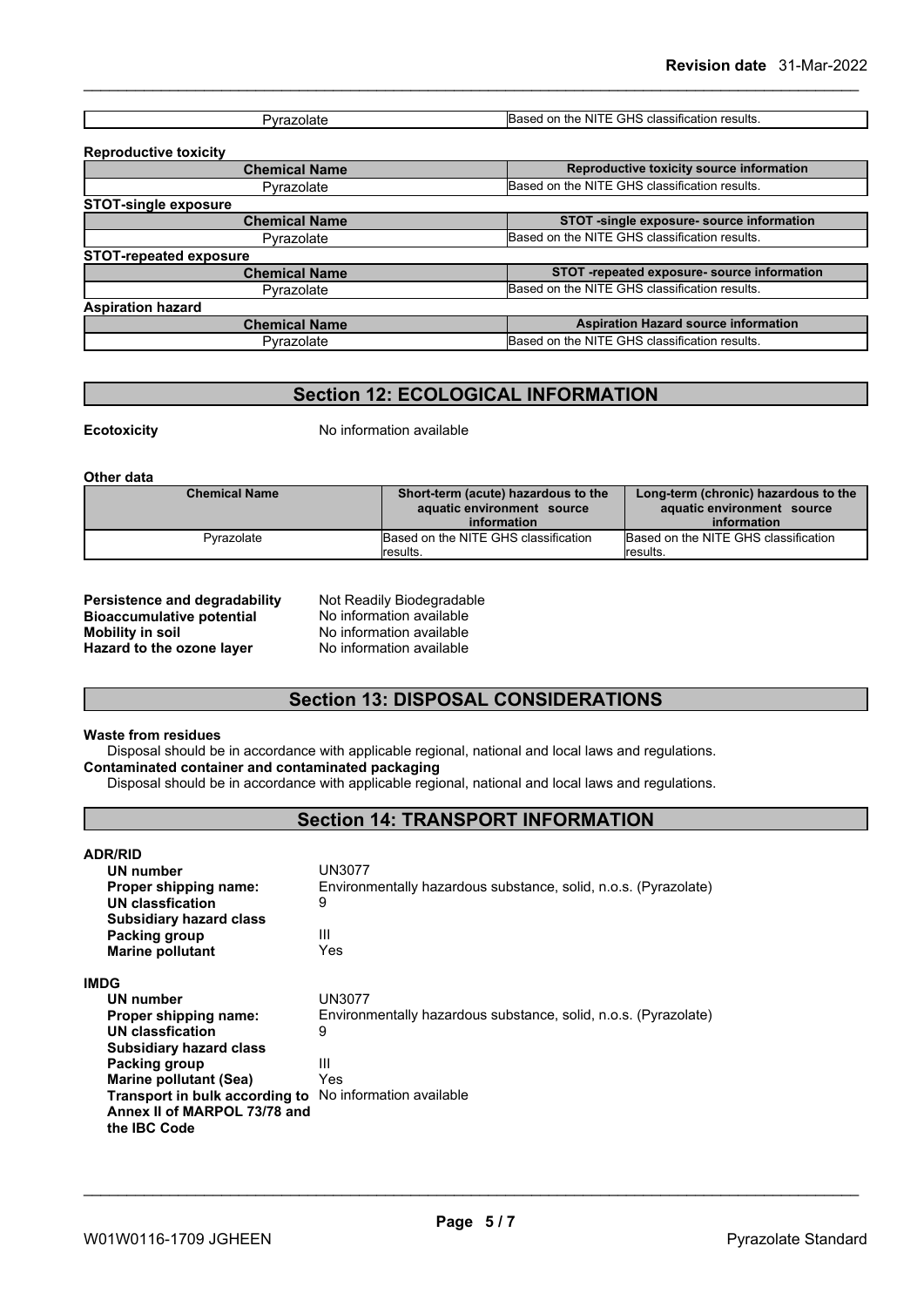| <b>IATA</b>                                                                            |                                                                                                                                                       |
|----------------------------------------------------------------------------------------|-------------------------------------------------------------------------------------------------------------------------------------------------------|
| <b>UN number</b>                                                                       | <b>UN3077</b>                                                                                                                                         |
| Proper shipping name:                                                                  | Environmentally hazardous substance, solid, n.o.s. (Pyrazolate)                                                                                       |
| <b>UN classfication</b>                                                                | 9                                                                                                                                                     |
| <b>Subsidiary hazard class</b>                                                         |                                                                                                                                                       |
| <b>Packing group</b>                                                                   | Ш                                                                                                                                                     |
| <b>Environmentally Hazardous</b>                                                       | Yes                                                                                                                                                   |
| <b>Substance</b>                                                                       |                                                                                                                                                       |
|                                                                                        | <b>Section 15: REGULATORY INFORMATION</b>                                                                                                             |
| <b>International Inventories</b>                                                       |                                                                                                                                                       |
| <b>EINECS/ELINCS</b>                                                                   |                                                                                                                                                       |
| <b>TSCA</b>                                                                            |                                                                                                                                                       |
| Japanese regulations                                                                   |                                                                                                                                                       |
| <b>Fire Service Act</b>                                                                | Not applicable                                                                                                                                        |
| <b>Poisonous and Deleterious</b>                                                       | Not applicable                                                                                                                                        |
| <b>Substances Control Law</b>                                                          |                                                                                                                                                       |
| Industrial Safety and Health Act Not applicable                                        |                                                                                                                                                       |
| <b>Regulations for the carriage</b>                                                    | Noxious Substances (Ordinance Art.3, Ministry of Transportation Ordinance Regarding                                                                   |
| and storage of dangerous                                                               | Transport by Ship and Storage, Attached Table 1)                                                                                                      |
| goods in ship                                                                          |                                                                                                                                                       |
| <b>Civil Aeronautics Law</b>                                                           | Misellaneous Dangerous Substances and Articles (Ordinance Art.194, MITL Nortification<br>for Air Transportation of Explosives etc., Attached Table 1) |
| <b>Marine Pollution Prevention</b>                                                     | Marine pollutants (P and PP substances)                                                                                                               |
| Law                                                                                    |                                                                                                                                                       |
| <b>Pollutant Release and Transfer Class 1</b>                                          |                                                                                                                                                       |
| <b>Register Law</b>                                                                    |                                                                                                                                                       |
| $(-2023.3.31)$                                                                         |                                                                                                                                                       |
| Class 1 - No.                                                                          | 183                                                                                                                                                   |
| <b>Pollutant Release and Transfer</b>                                                  | Class 1                                                                                                                                               |
| <b>Register Law</b>                                                                    |                                                                                                                                                       |
| (2023/4/1)                                                                             |                                                                                                                                                       |
| Class 1 - No.<br>$\mathbf{A}$ , and $\mathbf{A}$ , and $\mathbf{A}$ , and $\mathbf{A}$ | 183<br><b>Alle the conditions belief</b>                                                                                                              |

| <b>Chemical Name</b>            | Poisonous and Deleterious<br>Substances Control Law | Industrial Safety and Health Act   Pollutant Release and Transfer<br><b>Substances</b><br>(Law Art 57-2)<br>$(-2024.3.31)$ | Register Law<br>(~2023.3.31) |
|---------------------------------|-----------------------------------------------------|----------------------------------------------------------------------------------------------------------------------------|------------------------------|
| Pyrazolate<br>58011-68-0 (98.0) |                                                     |                                                                                                                            | Applicable                   |

## **Section 16: OTHER INFORMATION**

**Key literature references and Key literature references and** NITE: National Institute of Technology and Evaluation (JAPAN) sources for data etc. http://www.safe.nite.go.jp/japan/db.html IATA dangerous Goods Regulations RTECS:Registry of Toxic Effects of Chemical Substances Japan Industrial Safety and Health Association GHS Model SDS Dictionary of Synthetic Oraganic Chemistry , SSOCJ, Koudansha Scientific Co.Ltd. Chemical Dictionary, Kyouritsu Publishing Co., Ltd. etc

#### **Disclaimer**

This SDS is according to JIS Z 7253: 2019. The information provided in this Safety Data Sheet is correct to the best of our knowledge, information and belief at the date of its publication. The information given is designed only as a guidance for safe handling, and is not to be considered a warranty or quality specification. The information relates only to the specific material designated and may not be valid for such material used in combination with any other materials or in any process, unless specified in the text.